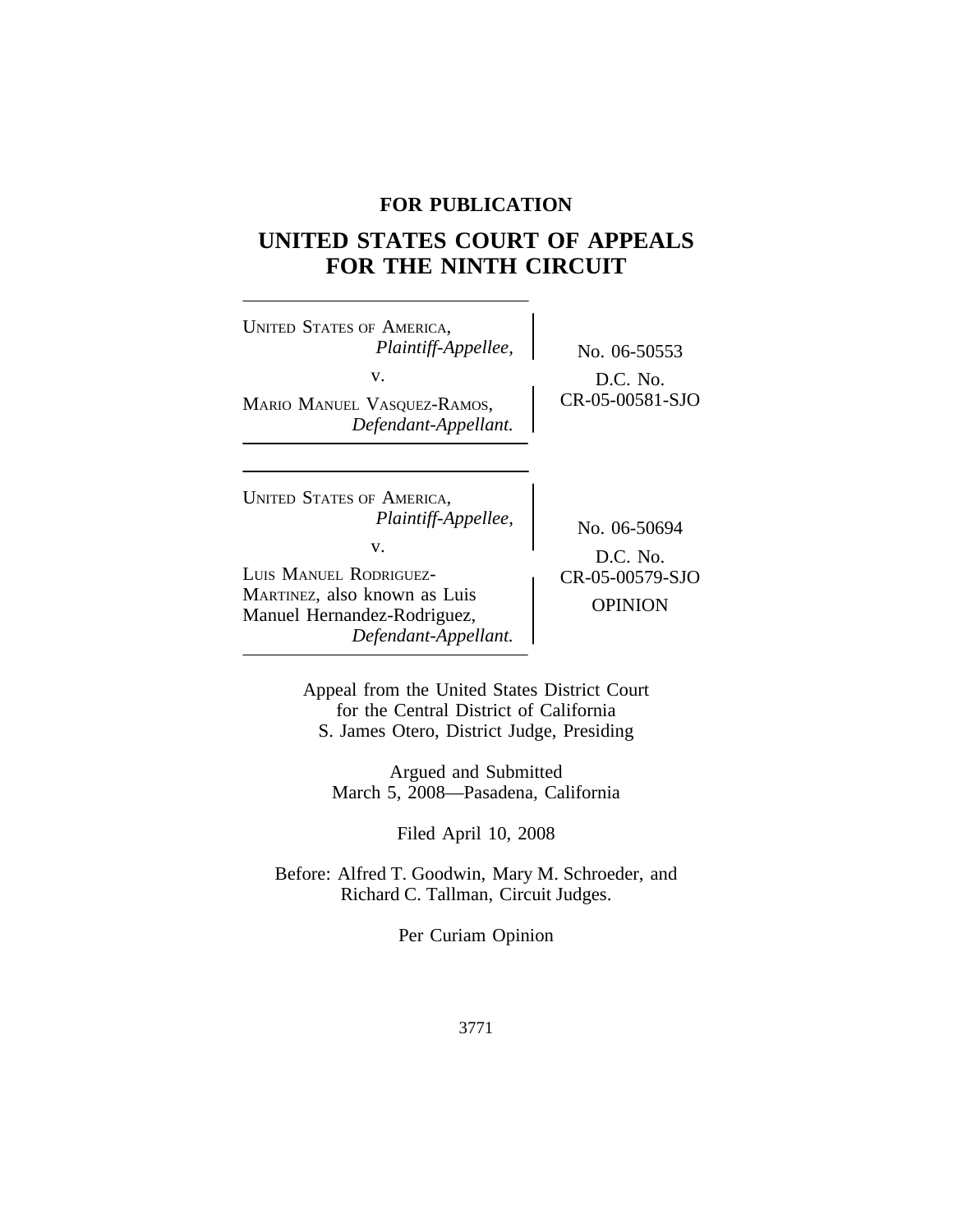#### **COUNSEL**

Robison D. Harley, Jr., Santa Ana, California, for appellant Mario Manuel Vasquez-Ramos.

Marilyn E. Bednarski, Kay, McLane & Bednarski, LLP, Pasadena, California, for appellant Luis Manuel Rodriguez-Martinez.

Robert J. Lundman, Environment & Natural Resources Division, U.S. Department of Justice, Washington, D.C., for the appellee.

#### **OPINION**

#### PER CURIAM:

Mario Manuel Vasquez-Ramos and Luis Manuel Rodriguez-Martinez (Defendants) were charged by information for possessing feathers and talons of bald and golden eagles and other migratory birds without a permit in violation of the Bald and Golden Eagle Protection Act (BGEPA), 16 U.S.C. §§ 668-668d, and the Migratory Bird Treaty Act (MBTA), 16 U.S.C. §§ 703-712. They moved to dismiss the information claiming that prosecuting their possession of the feathers and talons violated the Religious Freedom Restoration Act (RFRA), 42 U.S.C. §§ 2000bb-1 to 2000bb-4. In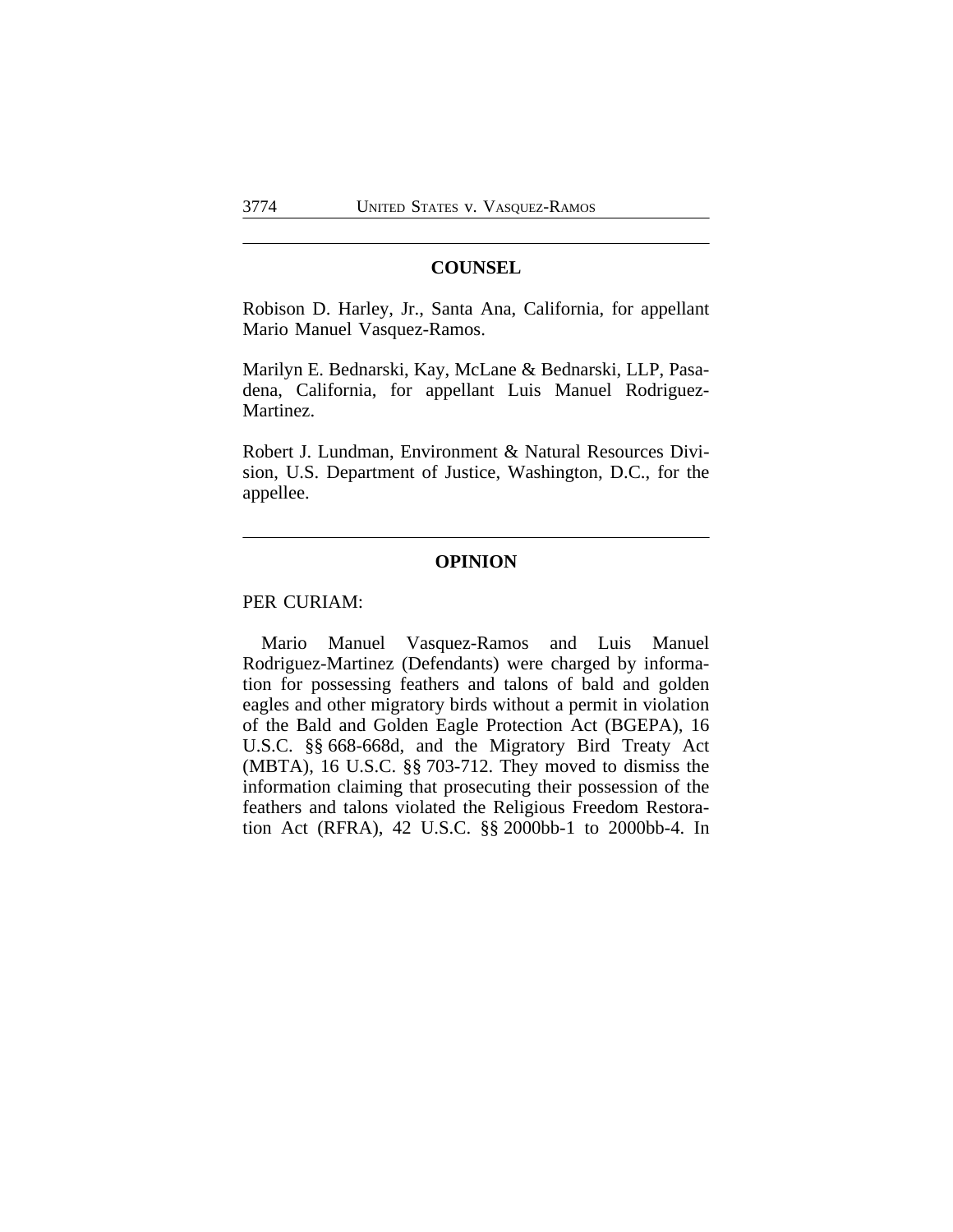*United States v. Antoine*, 318 F.3d 919, 924 (9th Cir. 2003), under nearly identical facts, we held that there was no RFRA violation. *Antoine* remains binding law in our circuit, and we affirm the district court's order denying Defendants' motion to dismiss.

#### **I**

#### **A**

BGEPA makes it illegal to possess bald or golden eagles or parts of bald or golden eagles without a permit. 16 U.S.C. § 668. Congress and the United States Department of the Interior have crafted a permitting system and parts repository to regulate the possession and distribution of eagles and parts of eagles in a manner that "is compatible with the preservation of" the bald and golden eagle. 16 U.S.C. § 668a; 50 C.F.R. § 22.22. Permits authorizing acquisition and possession of whole or parts of eagles may be issued "for the religious purposes of Indian tribes." 16 U.S.C. § 668a. However, only members of federally-recognized Indian tribes may apply for and receive permits. 50 C.F.R. § 22.22. Unless received through inheritance or gift, see 50 C.F.R.  $\S 22.22(a)(1)$ , permit-eligible tribal members may obtain eagles and parts of eagles only through the National Eagle Repository in Colorado, *see* 16 U.S.C. § 668(a); U.S. Fish & Wildlife Service, Questions and Answers About the National Eagle Repository, http://www.fws.gov/mountain-prairie/law/eagle/ (last visited Apr. 3, 2008).

The Repository is the main collection point for salvaged bald and golden eagle carcasses, parts, and feathers. Requests for eagle carcasses or parts are received by the Repository and are generally filled on a first-come, first-served basis. The time it takes for a request to be filled varies between three and a half years for a whole bird and ninety days for twenty lower-quality feathers. Although there has been an increase in the number of eagle carcasses being recovered in the wild and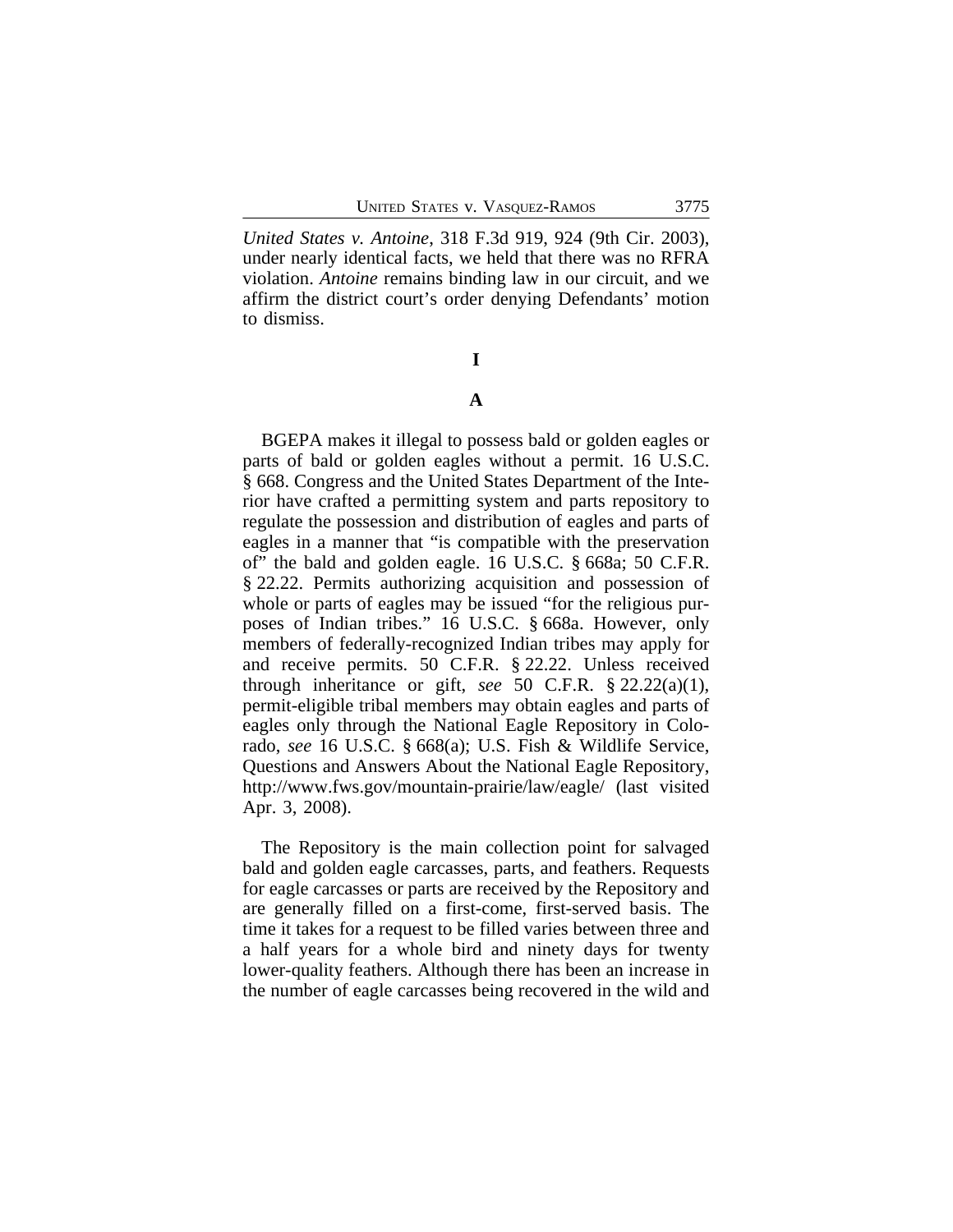sent to the Repository, the number of requests has also increased, extending the wait.

The Repository and permitting systems operate in recognition of the fact that demand exceeds supply and that wait times are excessive. Supply and demand have also given rise to black market trading in illegally taken eagles or parts of eagles. *See* S. Rep. No. 71-180, at 2 (1930) (noting the "considerable traffic in eagle quills and plumage" and the corresponding need to criminalize not only killing and capture of eagles, but also possession, sale, and transport of eagles and their feathers); *United States v. Hugs*, 109 F.3d 1375, 1377 (9th Cir. 1997) (per curiam) (where the defendants claimed that they shot bald and golden eagles because of the "difficulty of obtaining eagles or eagle parts administratively").

The MBTA also makes it illegal to possess any migratory birds, including bald and golden eagles. 16 U.S.C. § 703. Permits may be issued for falconry, propagation, scientific collection, rehabilitation, depredation, and taxidermy, among other purposes. 16 U.S.C. § 704; 50 C.F.R. §§ 21.21-.31. There is no specific exemption for Native American religious use, but "the United States has adopted a policy under which members of federally-recognized Indian tribes may possess migratory bird parts, while non-members may not and may be prosecuted for such possession." *See United States v. Eagleboy*, 200 F.3d 1137, 1138 (8th Cir. 1999).

#### **B**

In 2002, law enforcement officers acting in conjunction with the United States Fish and Wildlife Service, which was investigating the killing of bald eagles in captivity at the Santa Barbara Zoo, executed search warrants and found parts and feathers of eagles and other migratory birds in Defendants' residences. Defendants claim to have received the feathers during Native American religious ceremonies and to have used them for religious worship. Defendants did not have and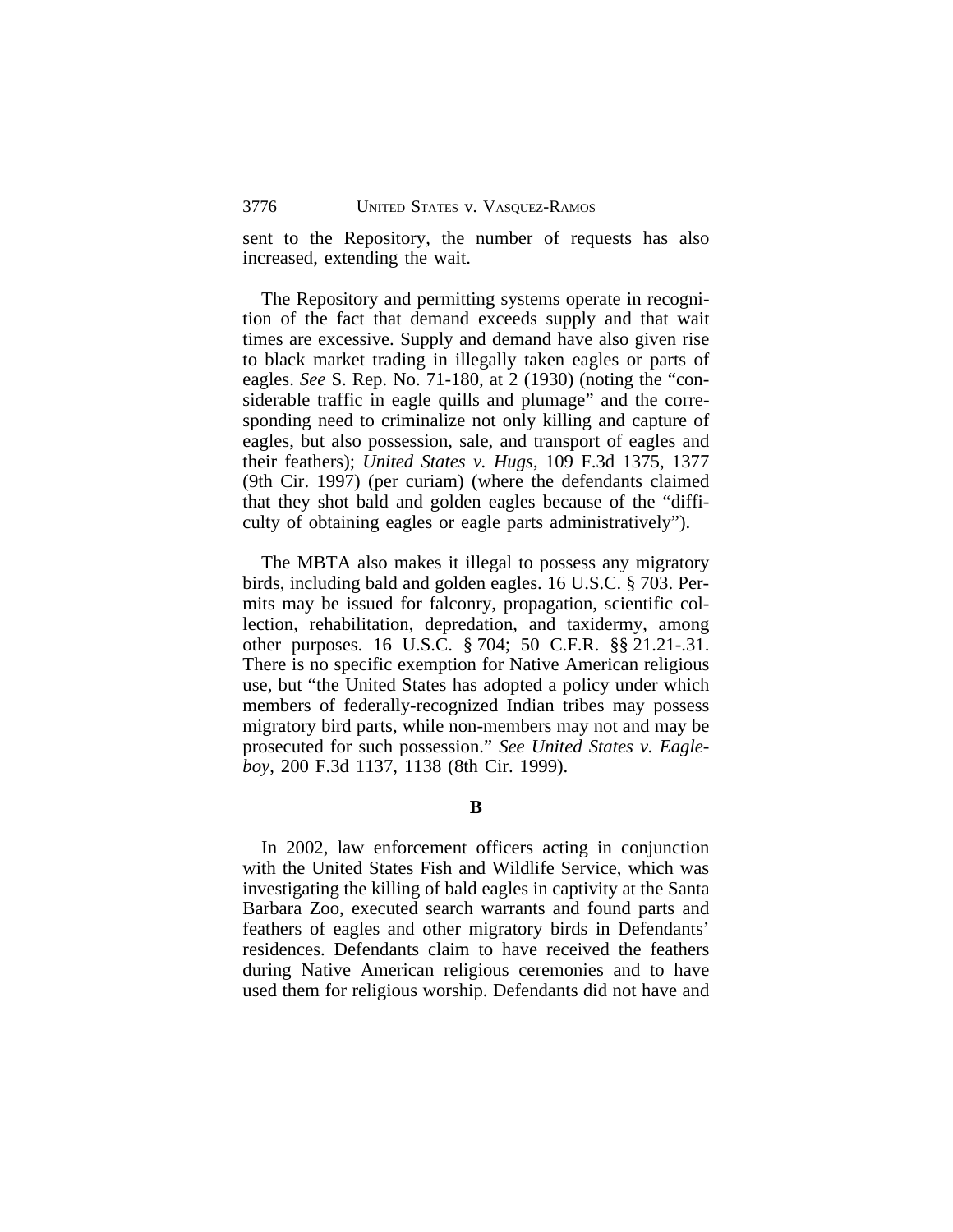could not obtain permits to possess the parts and feathers because they are not members of federally-recognized Indian tribes.

The United States filed a two-count information against each Defendant. Count One charged Defendants with knowingly possessing feathers and talons of bald and golden eagles without a permit in violation of BGEPA. Count Two charged Defendants with wilfully possessing feathers and talons of bald and golden eagles and red-tailed hawks without a permit in violation of MBTA.

Defendants filed a joint motion to dismiss the information, claiming that their prosecution impermissibly burdened their religious practice under RFRA. The government responded that the burden on Defendants' religious practice was the least restrictive means of advancing the government's compelling interest in protecting eagles. The district court agreed. It found the result to be controlled by our holding in *United States v. Antoine* and denied Defendants' motion to dismiss. Defendants entered conditional guilty pleas and filed this timely appeal.

#### **II**

We review de novo a district court's denial of a motion to dismiss an information based on the interpretation of a federal statute. *See United States v. Gorman*, 314 F.3d 1105, 1110 (9th Cir. 2002); *United States v. Sandia*, 188 F.3d 1215, 1217 (10th Cir. 1999) ("The district court's decision to deny the motion to dismiss based on defendant's religious rights under RFRA is a question of law that we review de novo."). Whether application of a federal law violates RFRA is a question of statutory construction for the court, not a question of fact. *See Hugs*, 109 F.3d at 1379.

#### **III**

**[1]** Under RFRA the government cannot "substantially burden a person's exercise of religion even if the burden results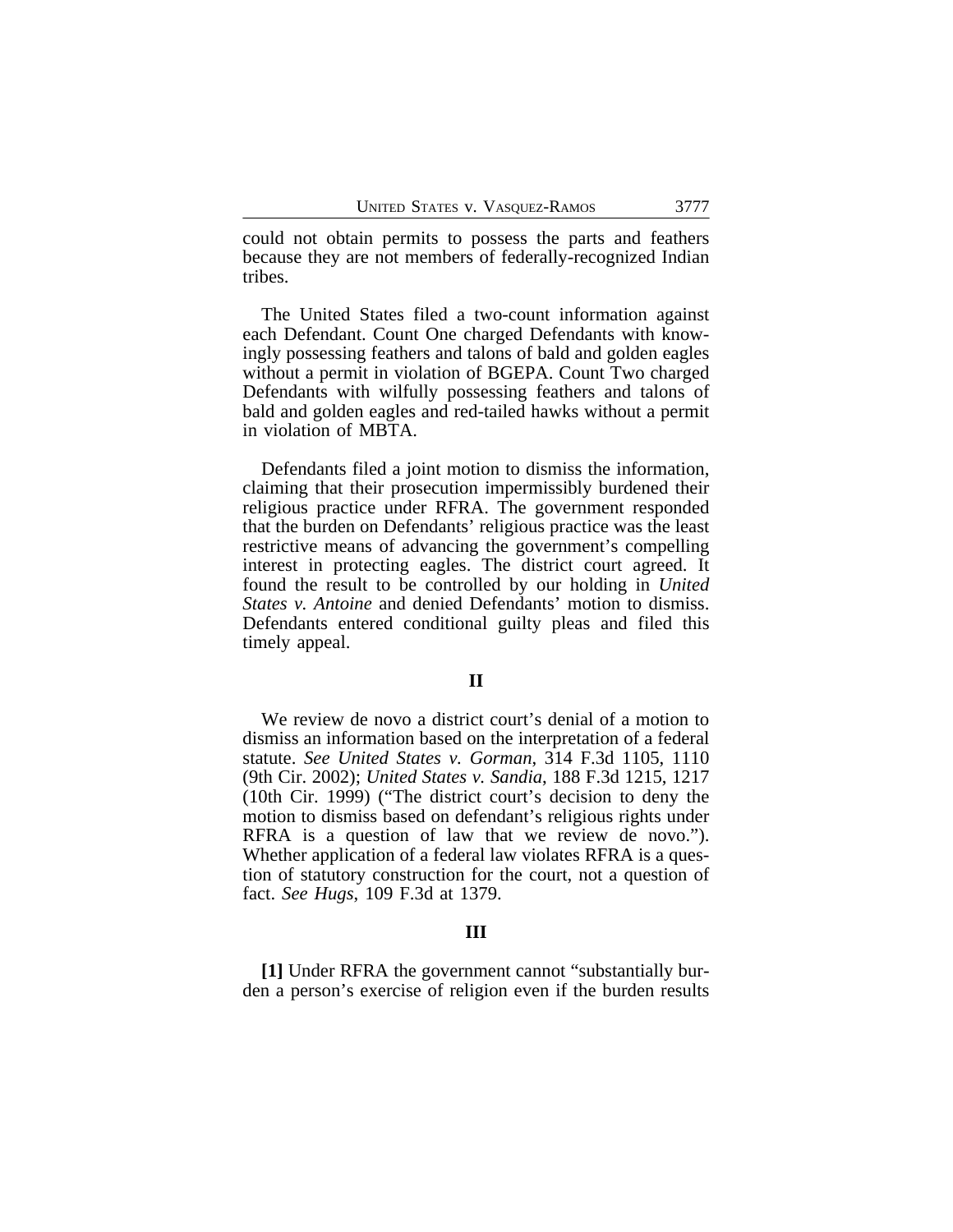from a rule of general applicability" unless it demonstrates that "the burden to the person  $\dots$  (1) is in furtherance of a compelling governmental interest; and (2) is the least restrictive means of furthering that compelling governmental interest." 42 U.S.C. § 2000bb-1(a)-(b). The district court found, and the government concedes, that Defendants' sincere religious beliefs are substantially burdened by BGEPA and MBTA's permit requirements. The government must demonstrate that criminalizing Defendants' possession of eagle parts and feathers is the least restrictive means of achieving a compelling interest. *See Gonzales v. O Centro Espirita Beneficente Uniao do Vegetal*, 546 U.S. 418, 424 (2006).

**[2]** We faced the same issue in *United States v. Antoine*, 318 F.3d at 920. There, the defendant was charged with violating BGEPA after he brought feathers and eagle parts from Canada into the United States and then swapped them for money and other goods as part of the native trading custom of "potlatch." *Id.* The defendant moved to dismiss his prosecution, claiming that he was exempt from BGEPA under RFRA. *Id.* We rejected his claim, holding that "[t]he government has a compelling interest in eagle protection that justifies limiting supply to eagles that pass through the repository, even though religious demand exceeds supply as a result. Any allocation of the ensuing religious burdens is least restrictive because reconfiguration would necessarily restrict *someone's* free exercise." *Id.* at 924.

We are bound by circuit precedent unless there has been a substantial change in relevant circumstances, *see id.* at 922, or a subsequent en banc or Supreme Court decision that is clearly irreconcilable with our prior holding, *see Miller v. Gammie*, 335 F.3d 889, 900 (9th Cir. 2003) (en banc). Neither circumstance is present here.

#### **A**

**[3]** In July 2007, the Department of the Interior removed the bald eagle from the Endangered Species List. *See* Remov-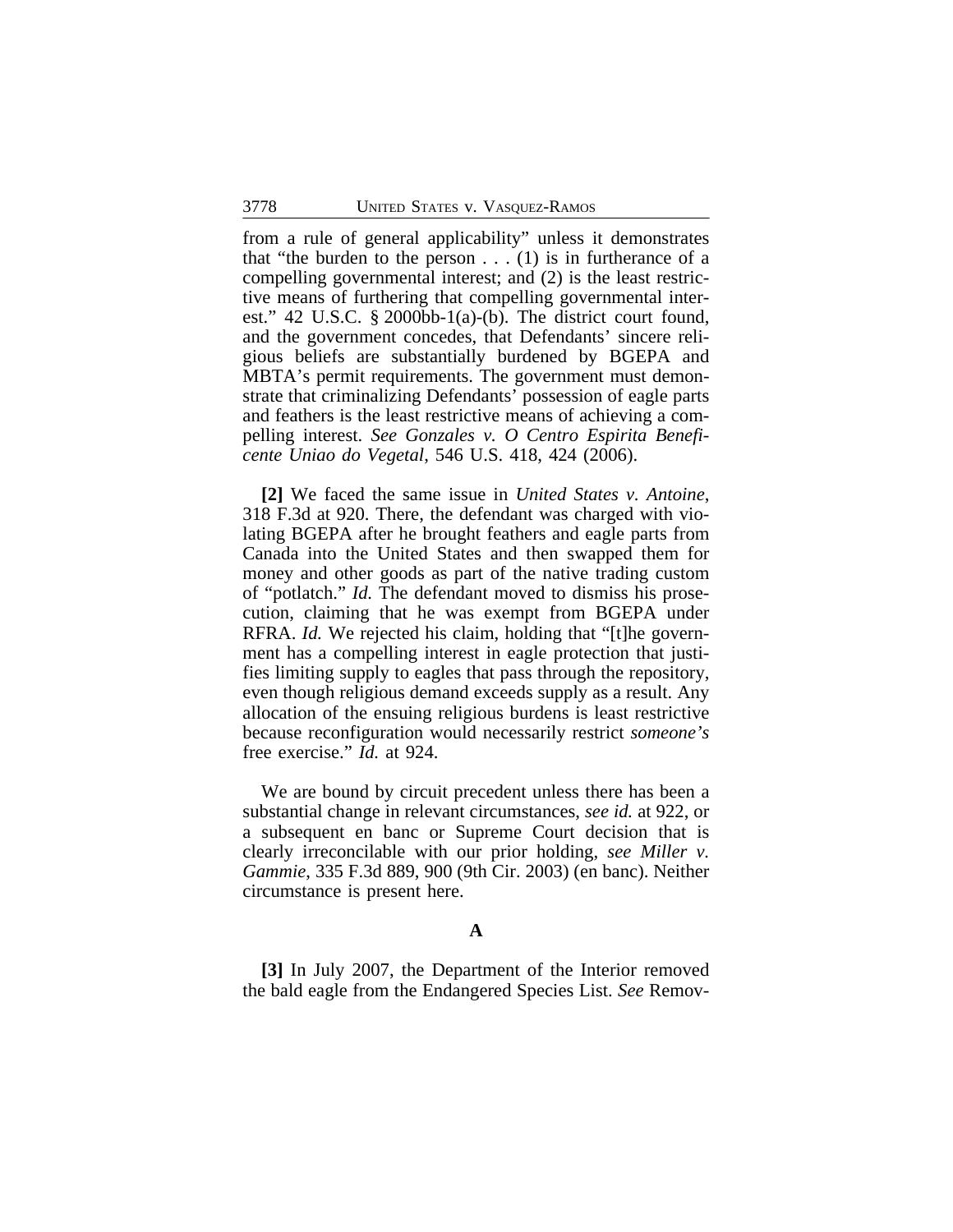ing the Bald Eagle from the List of Endangered and Threatened Wildlife, 72 Fed. Reg. 37,346 (July 9, 2007). Defendants urge us to conclude that given the current census estimates of pairs of nesting eagles in the continental United States there has been sufficient recovery of eagle populations such that the government's interest in eagle protection is no longer compelling. But Congress passed BGEPA recognizing that "the bald eagle is [not] a mere bird of biological interest but a symbol of the American ideals of freedom." Public Laws June 8, 1940, ch. 278, pmbl., 54 Stat. 250 (1940). As the Tenth Circuit has recognized, "The bald eagle would remain our national symbol whether there were 100 eagles or 100,000 eagles. The government's interest in preserving the species remains compelling in either situation." *United States v. Hardman*, 297 F.3d 1116, 1128 (10th Cir. 2002) (en banc).

**[4]** When the Department of the Interior issued the final rule removing the bald eagle from the list of endangered or threatened species, it repeatedly emphasized the continuing protection afforded by BGEPA and MBTA to reduce the threat to bald eagles and "prevent the likelihood of endangerment for the bald eagle in the lower 48 States." 72 Fed. Reg. 37,346; 37,366; 37,372. We conclude, despite the fact that the bald eagle is no longer considered endangered or threatened,**<sup>1</sup>** the United States continues to have a compelling interest in protecting eagles by enforcing BGEPA and MBTA. *See* Antoine, 318 F.3d at 924.

**<sup>1</sup>**When we decided *Antoine* the Department of the Interior had proposed removing the bald eagle from the list of threatened species, but had not then finalized the delisting proposal. *See* 318 F.3d at 921. Accordingly, any suggestion in Antoine about the effect a future final rule might have on the compelling interest analysis is pure dicta. We suggested that a future final rule might "transform a compelling interest into a less than compelling one, or render a well-tailored statute misproportioned." *Id.* Our review of the record satisfies us, however, that such "transformation" has not occurred.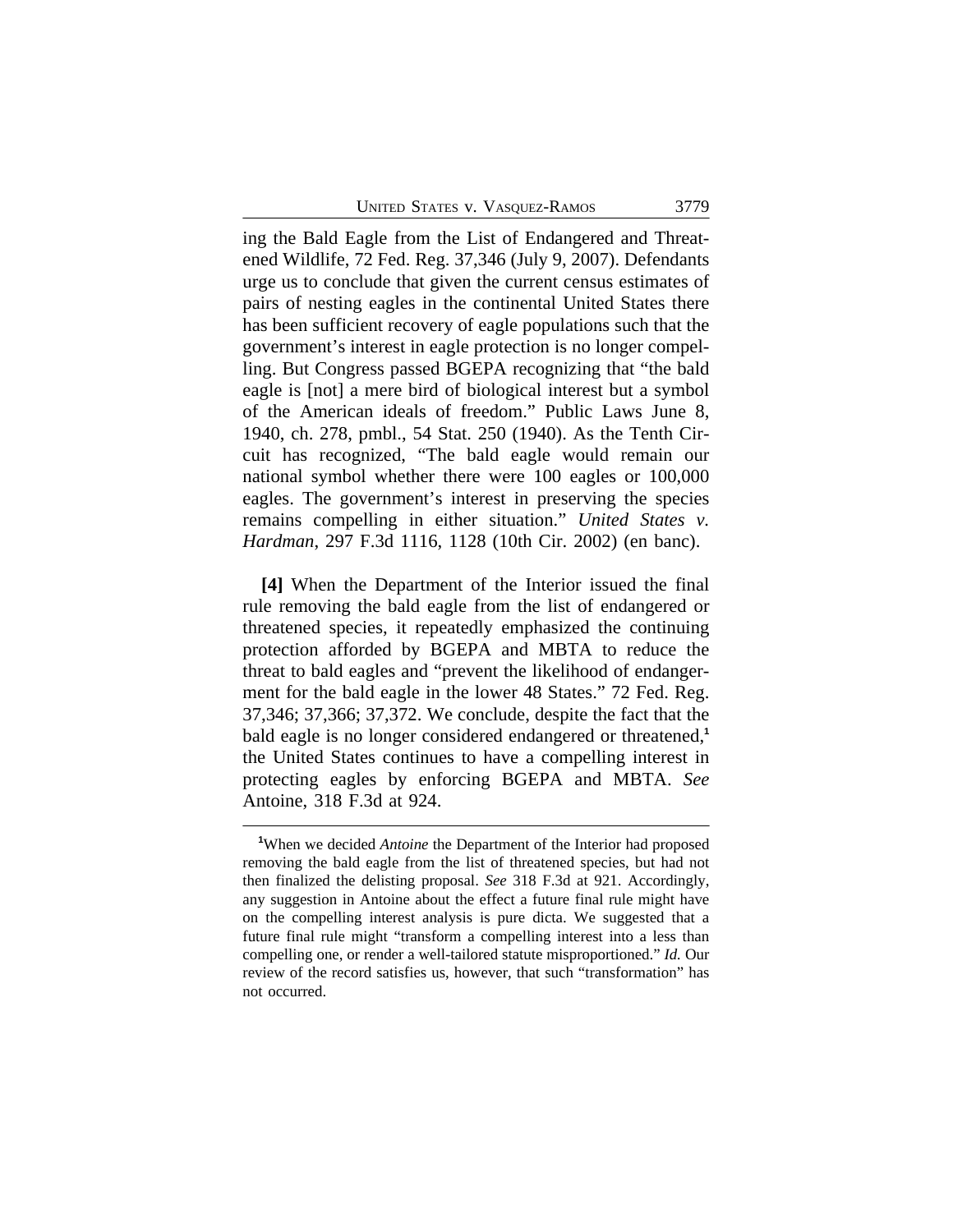Defendants also argue that the Supreme Court's decision in *Gonzales v. O Centro Espirita Beneficente Uniao do Vegetal*, "constitutes a significant shift in the legal terrain surrounding the appropriate application of . . . RFRA," which undermines our holding in *Antoine*. We disagree.

O Centro Espírita Beneficente União do Vegetal is a 130 member religious group with its roots in the Amazon rainforest that drinks a sacramental tea, *hoasca*, containing a hallucinogen regulated under the Controlled Substances Act. *O Centro Espirita*, 546 U.S. at 425. When the government threatened prosecution, the group filed suit seeking declaratory and injunctive relief, arguing that applying the Controlled Substances Act to its use of *hoasca* violated RFRA. *Id.* at 425-26. The government "conceded that the challenged application of the Controlled Substances Act would substantially burden a sincere exercise of religion by the [group]," but claimed that this burden did not violate RFRA. *Id.* at 426.

**[5]** The Supreme Court rejected the government's primary contention on appeal—"that [the government] has a compelling interest in the *uniform* application of the Controlled Substances Act, such that no exception to the ban on the use of the hallucinogen can be made to accommodate the sect's sincere religious practice." *Id.* at 423. The Court held that "RFRA requires the Government to demonstrate that the compelling interest test is satisfied through application of the challenged law . . . [to the] particular claimant whose sincere exercise of religion is being substantially burdened." *Id.* at 430-31. The Court explained that RFRA requires courts to "look[ ] beyond broadly formulated interests justifying the general applicability of government mandates and scrutinize[ ] the asserted harm of granting specific exemptions to particular religious claimants." *Id.* at 431.

**[6]** We agree with the district court that *O Centro Espirita* and *Antoine* are not clearly irreconcilable. *See Miller*, 335

### **B**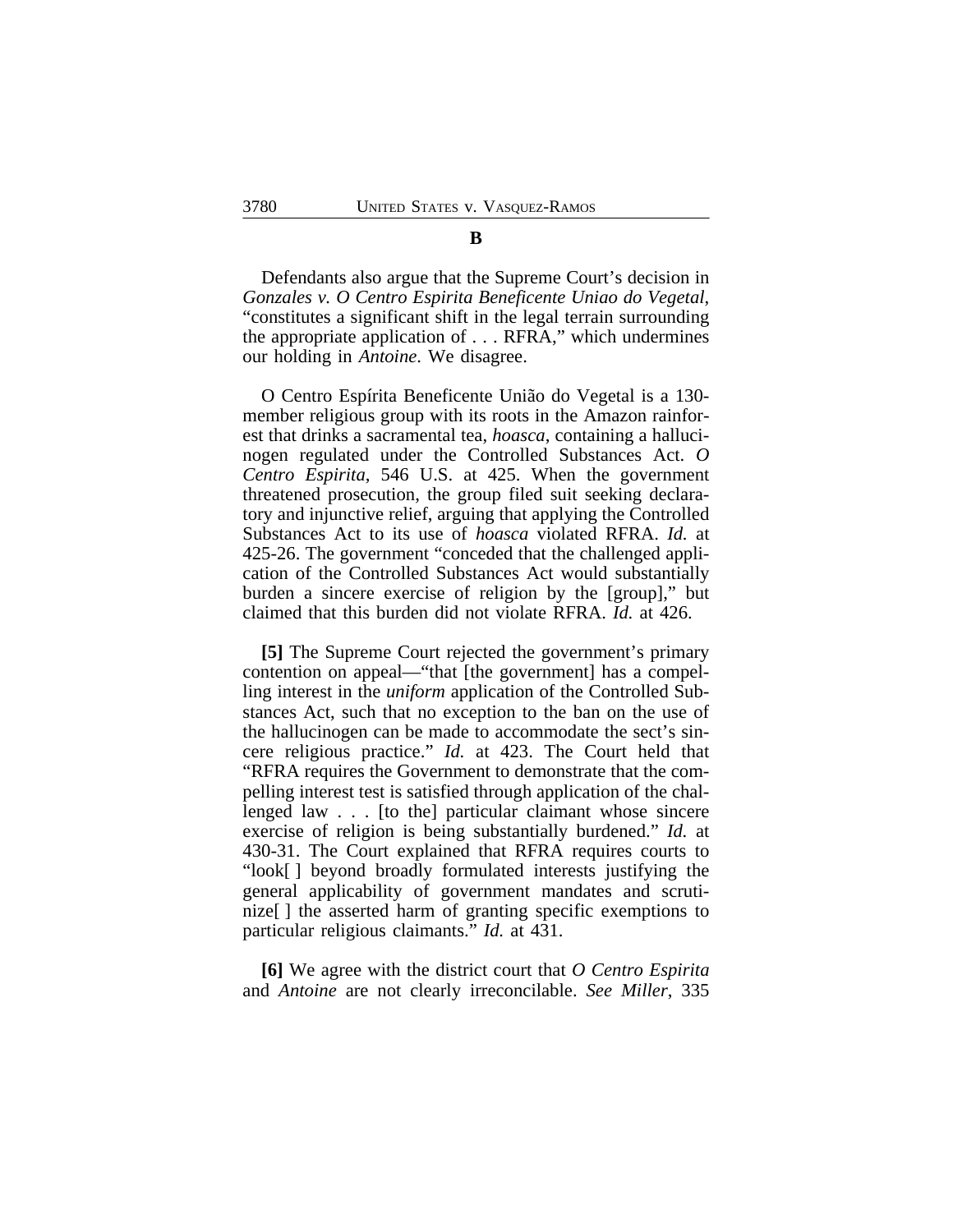F.3d at 900 (holding that circuit precedent is binding unless "the relevant court of last resort [has] undercut the [prior cases's] theory or reasoning"). First, in *Antoine* we considered whether application of BGEPA to the particular defendant, a member of a non-federally-recognized tribe, violated RFRA and thus engaged in the type of "focused inquiry" required by *O Centro Espirita*. *See Antoine*, 318 F.3d at 922-23.

**[7]** Additionally, *O Centro Espirita* dealt with the pursuit of a secular interest, drug prohibition, in a manner that burdened religion; granting an exemption to the Controlled Substances Act for the 130-member group did not have any effect on other people's religion. *See* 546 U.S. at 432-33. But we recognized in *Antoine*, because there is a fixed supply of eagles that exceeds demand from religious adherents, "the burden on religion is inescapable." 318 F.3d at 923. Granting an exemption for Defendants would alleviate the burden on Defendants' religion but would place additional burdens on members of federally-recognized tribes in the exercise of their religious practices. Nothing in *O Centro Espirita* undercuts the ruling in *Antoine* that this redistribution of burdens does not raise a valid RFRA claim. *See id.* Congress and the Department of the Interior have chosen a means of allocating scarce eagle parts that is "least restrictive" while still protecting our important national symbol.

**C**

**[8]** Finally, Defendants contend that *Antoine* was decided on the incorrect premise that the demand for eagle parts exceeds a fixed supply. They argue that the government could remedy the problem of a demand that outstrips supply by increased diligence in salvage and recovery of eagle carcasses. Even if this were true, RFRA does not require the government to make the practice of religion easier. The burden on religion prohibited by RFRA, like the First Amendment's prohibition on limiting free exercise, "is written in terms of what the government cannot do to an individual, not in terms of